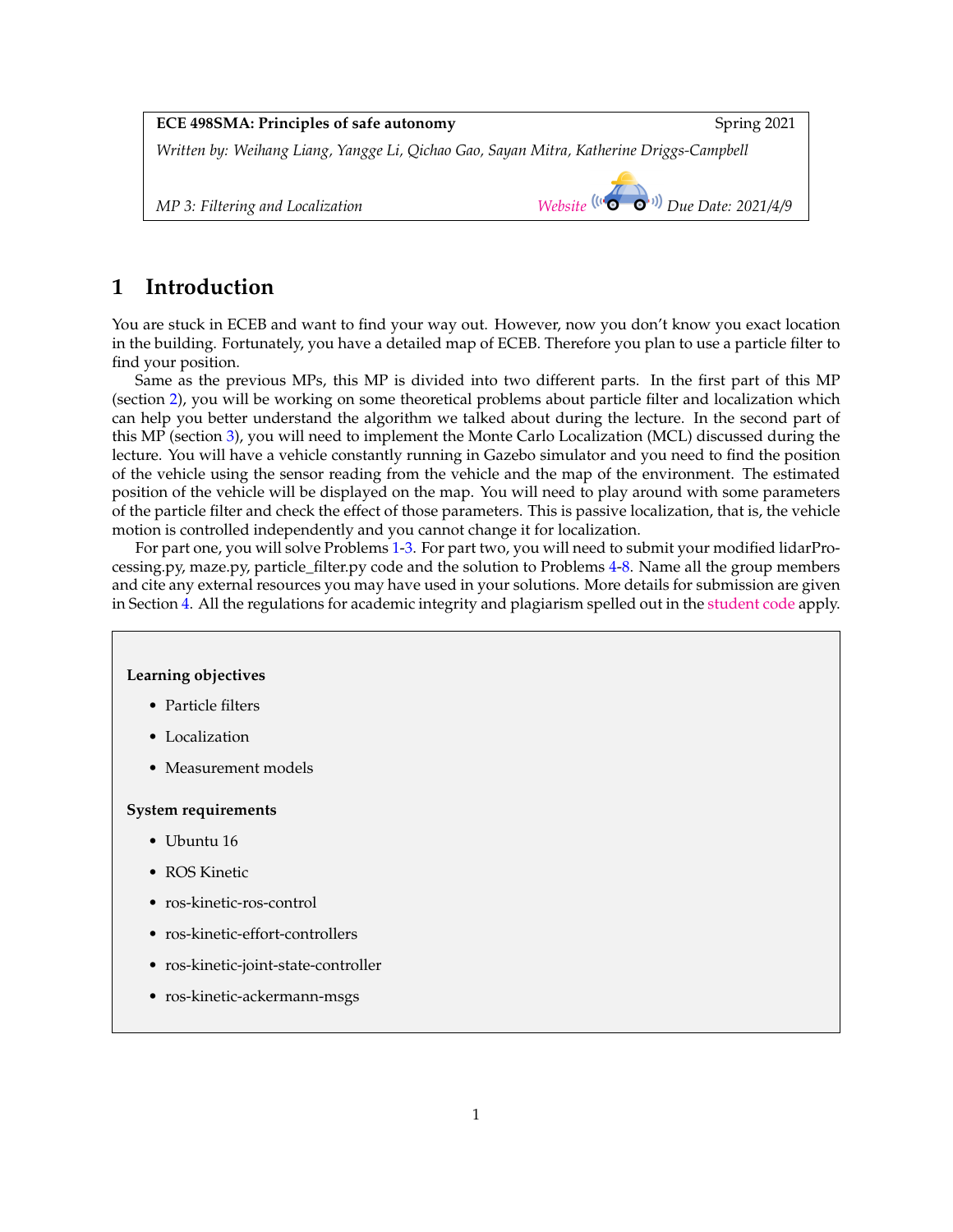# <span id="page-1-0"></span>**2 Written Problems**

<span id="page-1-1"></span>**Problem 1** (5 points)**.** In deriving the Bayes filter update rule we used the following

$$
P(x|y,z) = \frac{P(y|x,z)P(x|z)}{P(y|z)}
$$
\n<sup>(1)</sup>

Derive this relationship using the definition of conditional probabilities.

**Problem 2** (10 points)**.** Answer the following short questions about particle filters

- (a) What is importance sampling? Write the pseudocode. What role does it play in the particle filtering algorithm?
- (b) List all the information you need to implement a particle filter for a completely new system.

<span id="page-1-2"></span>**Problem 3** (15 points)**.** Recall in MP0 you proved safety of Automatic Emergency Braking scenario using invariants. Now let's add localization into the equations. Imagine a scenario that a connected autonomous vehicle and a pedestrian's phone can share information about their locations wirelessly. The localization methods on the vehicle and on the phone both rely on GPS. However, due to the differences in the receiver size and performance, the two have different accuracies. Similar to MP0, let's assume the vehicle starts from origin and cruises down a straight road in the x-direction. The car has an initial velocity  $v_0 = 5m/s$ , and the deceleration rate  $a_b = 5m/\overline{s}^2$ . Assume the vehicle has no reaction delay and infinite sensing distance thanks to the connectivity. The pedestrian is still static. Only this time, you don't have ground truth for the locations of the vehicle and the pedestrian. Let's model the sensor noise of the GPS receivers using additive Gaussian noise model. The measurement  $y_{car}$  of the car GPS can be modeled as  $y_{car} = x_{car} + n_{car}$ , where  $x_{car}$  is the true location of the vehicle and  $n_{car}$  is the Gaussian noise. Similarly,  $y_{human} = x_{human} + n_{human}$ . And from the receiver information, we know that  $n_{car} \sim N(0, 1.5)$  and  $n_{human} \sim N(0, 6)$ . For this question, **you don't need to do formal invariant proofs.**

- (a) You would like to take no chances and make sure the car is 100% safe. Fortunately, you know the GPS sensor noises are truncated at a maximum absolute value, i.e.,  $|n_{car}| \leq 15$ ,  $|n_{human}| \leq 60$ . (We will ignore the normalization of distribution for this question.) Now given  $y_{car}$  and  $y_{human}$ , what's the minimum safe braking distance needed between the two to ensure safety?
- (b) Suppose we use our conservative safe braking distance from (a), but now have perfect position estimates, i.e.,  $y_{car} = x_{car}$ ,  $y_{human} = x_{human}$ , what is the final distance between the vehicle and the pedestrian? Is this policy useful in practice? (Note except for the math, there is no one correct answer for the useful/not useful questions.)
- (c) Now you want to take some risks. Instead of using the maximum value truncation, you instead use your knowledge in probability that  $99.7\%$  of the noise fall into  $3\sigma$  of the  $N(0, \sigma^2)$  distribution. Now let's do the same analysis again, what's the minimum safe braking distance between  $y_{car}$  and  $y_{human}$ that you must brake to ensure safety? Is it better?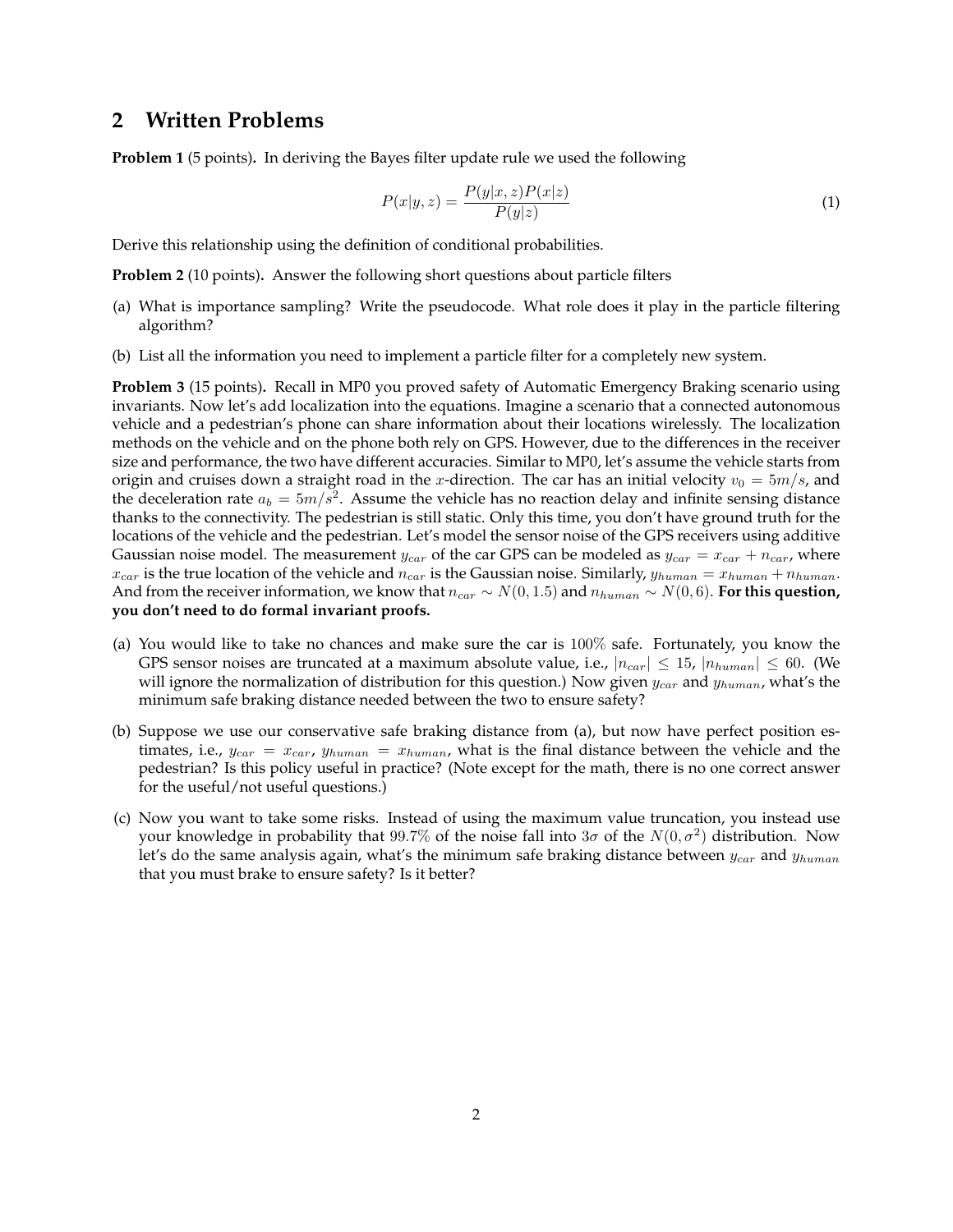# <span id="page-2-0"></span>**3 Implementing MCL to localize in ECEB environment**

# **3.1 Module architecture**

This section describes components that are important for this MP. However, in this MP you only need to implement some of the components. The components marked by \* are not *required* for you to implement, but feel free to check them. In fact, as class project may be utilizing a similar simulation framework, learning about these components may help with your projects. The overall architecture of this MP is shown in figure [1.](#page-2-1) Detailed explanation for each of the components in the figure can be found in the following section



<span id="page-2-1"></span>Figure 1: Architecture of this MP. Map, Robot, Particles module are located in maze.py

# **3.1.1 Gazebo simulator\***

As usual, this MP will rely on the Gazebo simulator. In the Gazebo simulator, we have created an environment for the first floor of ECEB. Feel free to take nostalgic virtual tours of your favorite cafe and machine shops as you WFH.

Gazebo will acquire the position and orientation of the vehicle from the vehicle model and controller module and display the state of the vehicle in the ECEB environment. In addition, it will send the current state of the vehicle (position and orientation) to the robot module so that the actual position of the vehicle can be visualized on some map for debugging.

In addition, the Lidar sensor on the simulated GEM vehicle will constantly publishing the raw point cloud Lidar reading from the Gazebo simulator.

### **3.1.2 LidarProcessing**

This module is located in the lidarProcessing.py file. This module takes the raw point cloud data from the Lidar simulator in Gazebo and process the point cloud data so they can be used in other parts of this MP. The provided LidarProcessing module will only look at 4 directions, (front, rear, left, right) directions of the of the vehicle and will return the distance between the vehicle and wall in those directions. In this MP, you will need to modify this module to extend the features of Lidar. Some detailed explanation about how this module works will be discussed in section [3.2.4.](#page-6-0)

### **3.1.3 Vehicle model and controller\***

These two modules are implemented in vehicle.py and controller.py. These two modules drive the vehicle constantly in the Gazebo simulator through a series of waypoints by computing the current position and orientation of the vehicle and send the information to Gazebo simulator. You should not modify these two modules.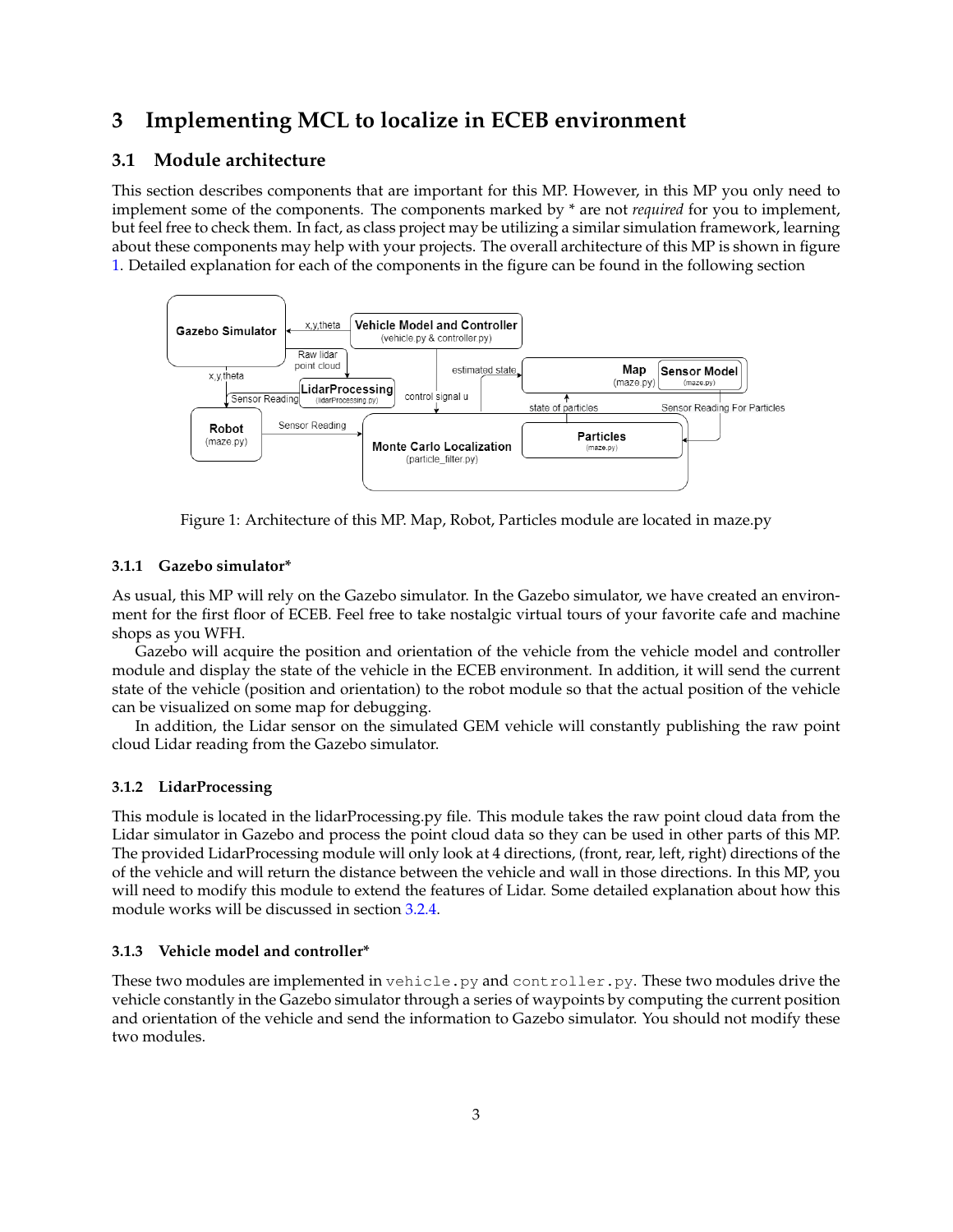### **3.1.4 Robot and Particle\***

Robot and Particle are two classes defined in the maze.py file. The particle class, as its name suggests, defines the particle that is used in the particle filter algorithm. It has properties recording its  $x, y$  position, its orientation (heading), a weight and the map of the environment that contains a model for the sensor.

The robot class stores the state of the actual vehicle in the Gazebo simulator. It is a derived class of the particle class. Different from the particles, instead of having a sensor model, the robot will get sensor readings from the real sensor from the LidarProcessing module.

#### **3.1.5 Maze**

This module is located in the maze.py file. This module encodes the map of the environment that the vehicle stays in. The actual and estimated state of the vehicle will be displayed in this map.

In addition, the maze has a model of the Lidar. Same as the simulated Lidar on the GEM car, the sensor model will return the distance between particle and wall in front, rear, left and right direction. In this MP, you will need to modify the sensor model to extend the feature of it. Details about how the sensor model works will be discussed in section [3.2.4.](#page-6-0)

### **3.1.6 Monte Carlo Localization**

This module is located in the particle\_filter.py file. This is the main module you will working on. This module contains the implementation of the Monte Carlo Localization that is based on the sensor reading from the robot, sensor reading from each particle from the map, and the control signal from vehicle model and controller. In addition, the MCL will hold a list of particles. The output from this module is the estimated position of the vehicle in the ECEB environment. In this MP, the MCL resides in the runFilter function. You will need to implement this function together with some helper functions to do the calculations. Detailed guide on how to implement this module is given in the next section.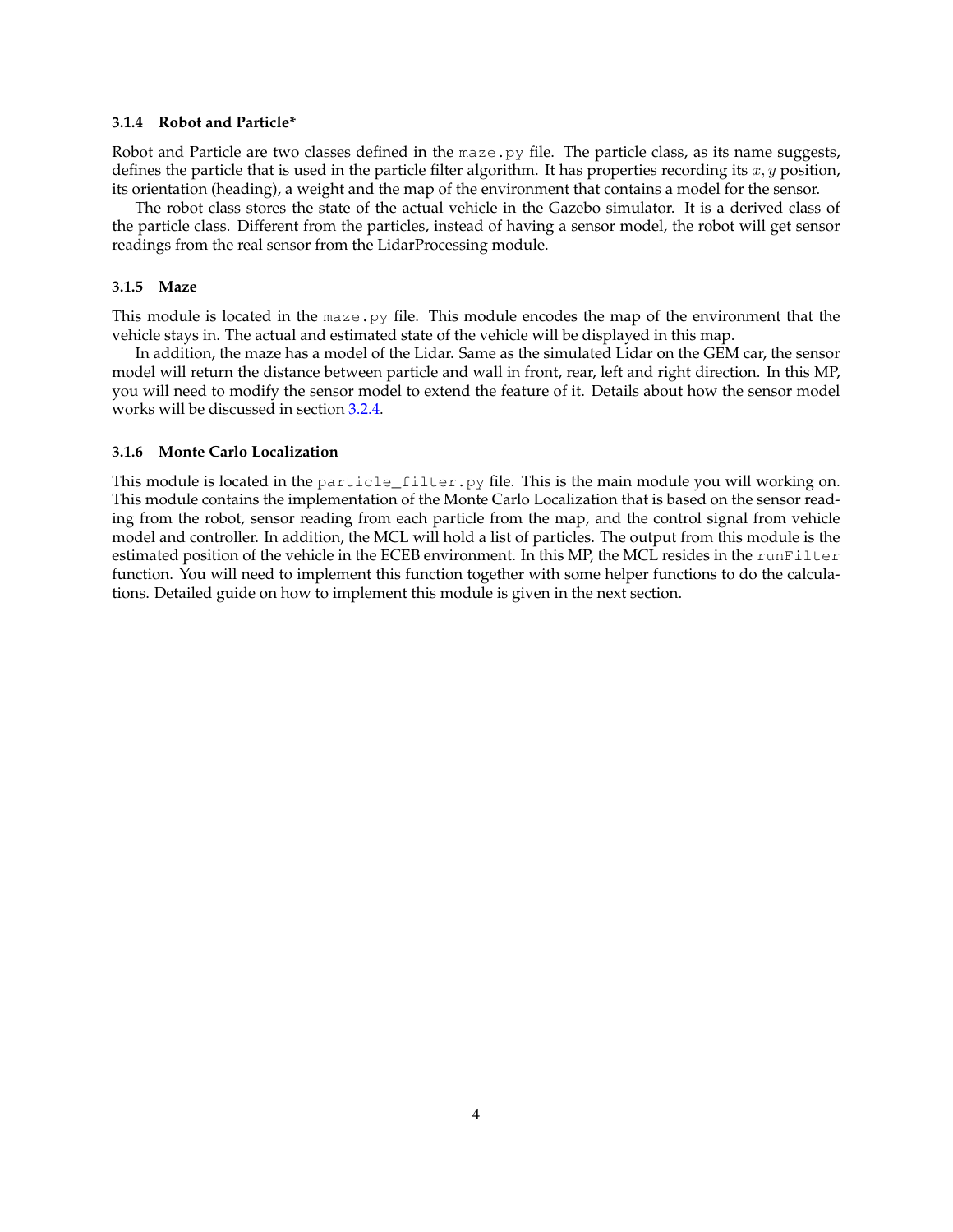# **3.2 Development instructions**

### **3.2.1 Monte Carlo Localization (MCL)**

As already talked about during the lecture, given a map of the environment, MCL can be used to approximate the posterior probability distribution of current location based on motion models and measurement updates. The algorithm should holds a list of uniformly random generated particles in initialization. Then as the vehicle moving, the algorithm will shifts the particles to predict its new state after the movement. With the sensor reading from the vehicle, the particles are weighted and resampled based on how well the actual sensed data correlated with the predicted state. The algorithm will run iteratively and ultimately, most of the particles should converge toward the actual state of the vehicle.



Figure 2: Overall flowchart of a MCL based algorithm.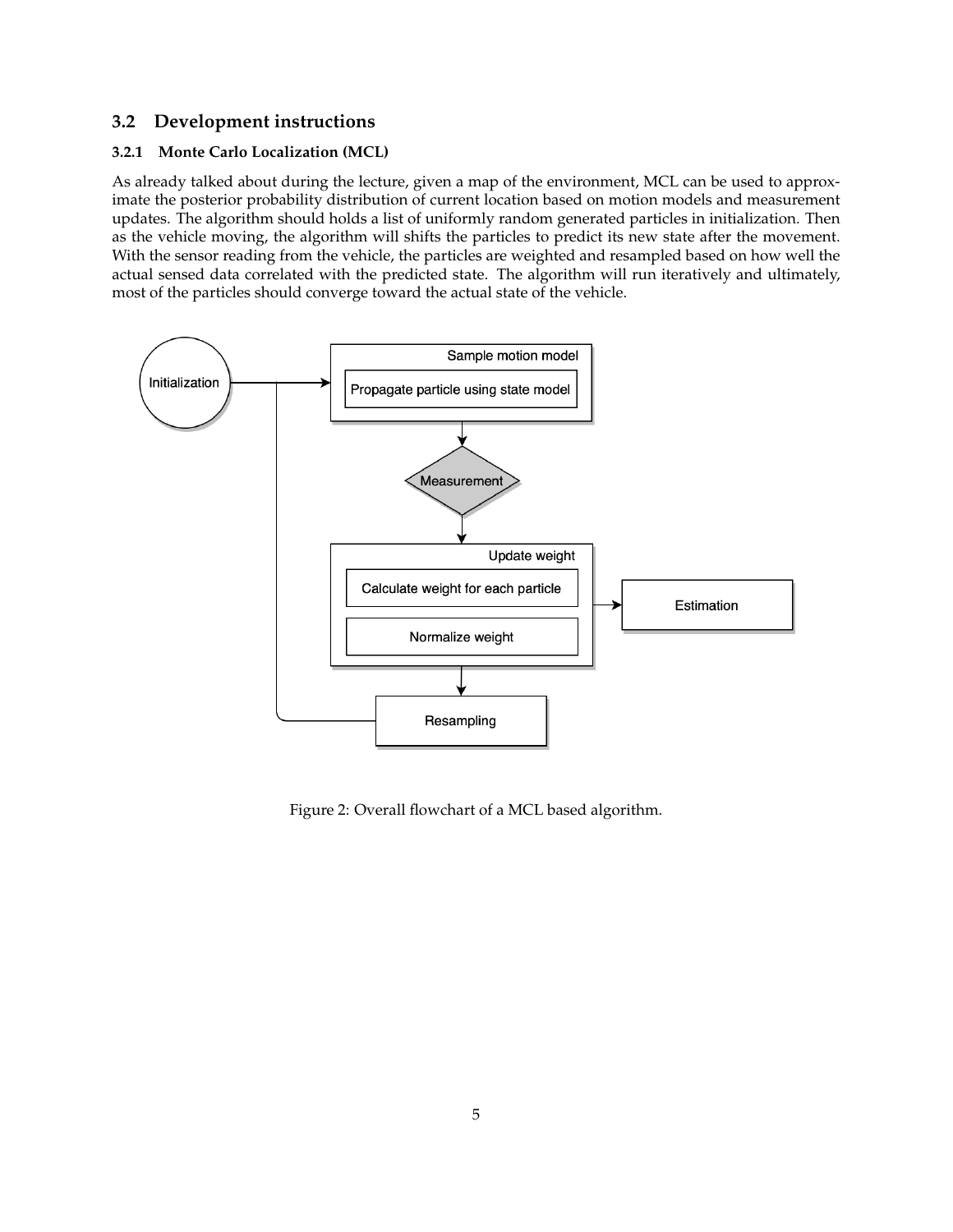### **3.2.2 runFilter**

The algorithm will be implemented in the runFilter function. The steps in this function are straightforward. You only need to constantly loop through the steps as shown in [3.](#page-6-1) Suppose  $p = \{p1 \dots pn\}$  are the particles representing the current distribution:

```
def r u n F i l t e r
    while True :
        sampleMotionModel(p)
        reading = vehicle\_read\_sensor()updateWeight(p, reading)
        p = resampleParticle(p)
```
The weighted sum of the position and orientation stored in particles will determine the estimated position and orientation of the vehicle and will be displayed on the map.

#### **3.2.3 sample motion model**

In this part of the algorithm, each particle needs to predict its new location based on the actuation command (control input) from the real vehicle.

For this MP, the vehicle dynamics is given as

$$
\begin{aligned}\n\dot{x} &= v\cos(\theta) \\
\dot{y} &= v\sin(\theta) \\
\dot{\theta} &= \delta\n\end{aligned} \tag{2}
$$

x, y,  $\theta$  are the x position, y position and orientation of the vehicle. Velocity v and steering angle  $\delta$  are the control signal calculated by the controller.

In this MP, the vehicle module will constantly publish the control signal  $([v, \delta])$  in ROS topic /gem/control. The particle filter will subscribe to that topic and record the control signal in list self.control. The time step for each control signal is 0.01s.

With all the above information, we are able to simulate the movement for each particle. We will use the numeric integrator package ode in the scipy.integrate package to perform the simulation. Detailed documentation with example for how to use the integrator can be found [here.](https://docs.scipy.org/doc/scipy/reference/generated/scipy.integrate.ode.html) In this case, the initial condition for each particle is the current state of that particle. You should perform integration through the whole list of control input stored in self.control with time step 0.01. By doing this, you can properly predict the new location of the particle.

Note that integration can be expensive with large number of particles. Therefore, though it's required to calculate next state for every particle, you probably don't want to perform integration for all of them. You can either choose to approximate the differential equations using difference equation (which may reduce accuracy and influence performance of the algorithm) or reduce the number of integration performed by applying rotation and translation to calculated trajectory.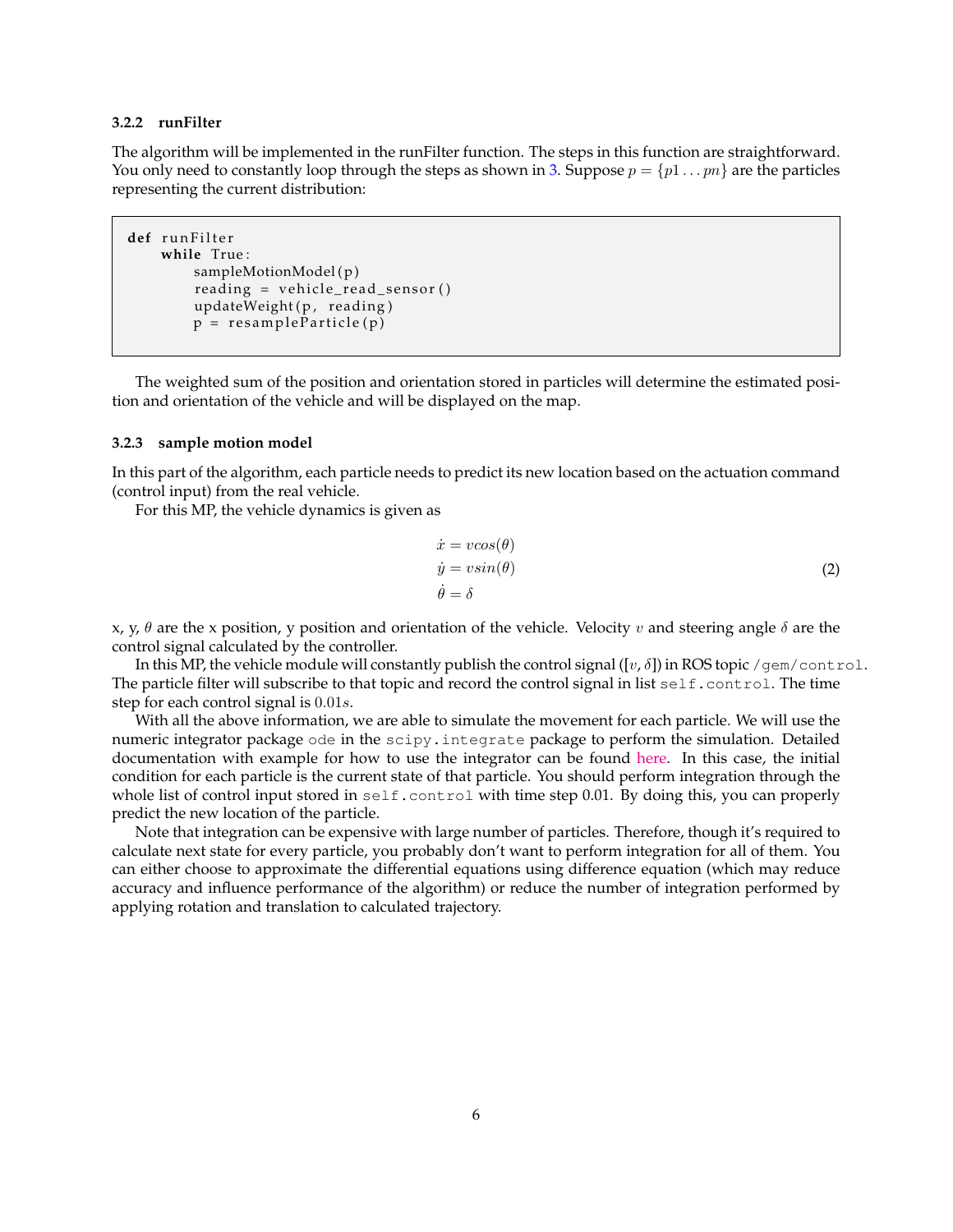#### **3.2.4 Sensor model and weight updates**

<span id="page-6-0"></span>**Sensor model** After propagating particles with state model and control command, we now need to assign a new weight for each of them according to the measurement from the sensor.



<span id="page-6-1"></span>Figure 3: The picture shows the reference coordinate frame of the vehicle. The provided LidarProcessing will measure distance in front, right, rear, left direction. Picture from [here](http://ronny.rest/tutorials/module/pointclouds_01/point_cloud_birdseye/)

The sensor reading of the simulated vehicle is coming from the Lidar. The Gazebo simulator will constantly publish raw point cloud data from the simulated lidar. Detailed explanation about point cloud data can be found [here.](http://ronny.rest/tutorials/module/pointclouds_01/point_cloud_data/) The LidarProcessing module will subscribe to the raw point cloud data. It will then process the data and calculate the distance between the vehicle and the wall in front, right, rear and left direction in other words, 0, 270, 180, 90 degree with respect to the vehicle frame as shown in figure [3.](#page-6-1) Detailed explanation about how the point clouds data are processed can be found [here.](http://ronny.rest/tutorials/module/pointclouds_01/point_cloud_birdseye/)

To run the MCL algorithm it's also necessary to have the sensor reading for each particle. The sensor model will based on the python map of the environment, and can provide sensor reading for each particle. Same as the Lidar on the simulated vehicle, the sensor model can measure the distance between particle and wall in front, right, rear and left direction. In the current implementation of sensor model, the distance are obtained by counting in step of 1 at each direction until reach the wall.

To have a more accurate simulation, both the simulated Lidar on the vehicle or the senor model have a sensing limit. Both the sensor on vehicle and sensor model has a certain effective range and it cannot recognize obstacles that is not within its range. If in the direction, no obstacle is sensed within sensor limit, the returned sensor reading will be the sensor limit. sensor\_limit is an argument that can be changed when you run the python file. Details about how to change it will be discussed in section [3.4.](#page-8-0)

For part of this MP, you are supposed to extend the provided LidarProcessing and sensor model. You will need to add 4 additional measurement directions (total of 8 measurement directions) to the Lidar and sensor model and compare the performance with using only 4 meausurement directions.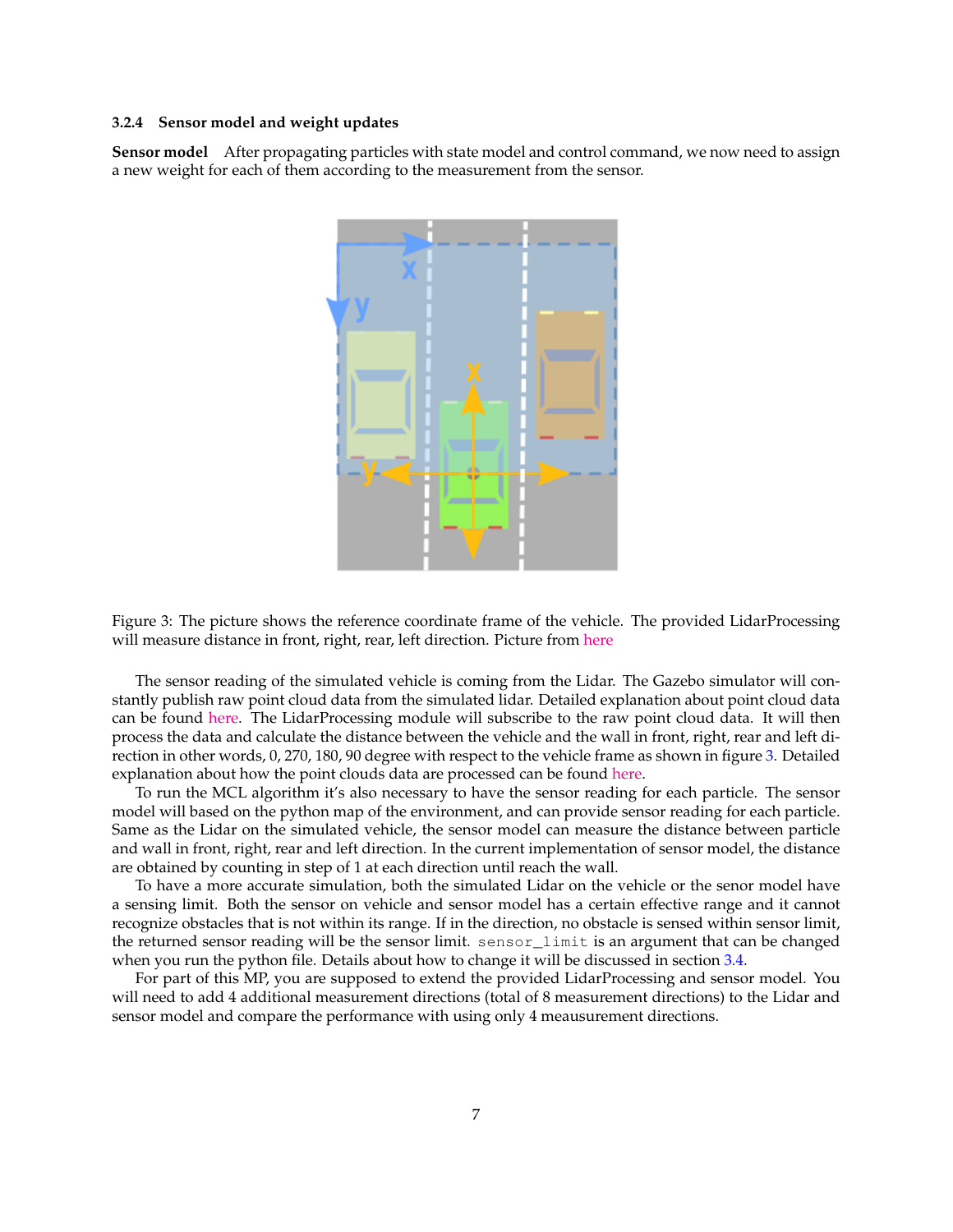**Update weight** To assign the weights to the particles, we need to compare the similarity between the real sensor measurements and the particle sensor measurements. In this MP we recommend using a Gaussian Kernel to calculate the likelihood between the two sensor readings. You can compute the difference between the sensor reading from Lidar on the vehicle and readings from sensor model for each particle and feed the result into the Gaussian kernel to get the weight value. You can also implement any weight assignment method you prefer. Please note, the weights need to be normalized before getting into the resampling step.

## **3.2.5 Resampling particles**

In this part of the code, you are supposed to implement function  $resampleParticle()$  to resample particles according to the weight calculated from the section above to replace old set of particles. The newly sampled particles will be more likely to reside around the particles that have higher weight. It is recommended to first start implementing this function using multinomial resampling method:

- 1. Calculate an array of the cumulative sum of the weights.
- 2. Randomly generate a number and determine which range in that cumulative weight array to which the number belongs.
- 3. The index of that range would correspond to the particle that should be created.
- 4. Repeat sampling until you have the desired number of samples.

Feel free to explore other resampling method that can have better performance. Some additional resampling algorithm can be found [here.](http://people.isy.liu.se/rt/schon/Publications/HolSG2006.pdf)

# **3.3 Gazebo Environment and Map**

In order to reduce the amount of computational power required for the particle filter, we restrict the vehicle to move in the north west corner of the ECE building (region around machine shop) as showing in figure [4.](#page-7-0)



<span id="page-7-0"></span>Figure 4: North west corner of ECEB. The vehicle is at its default location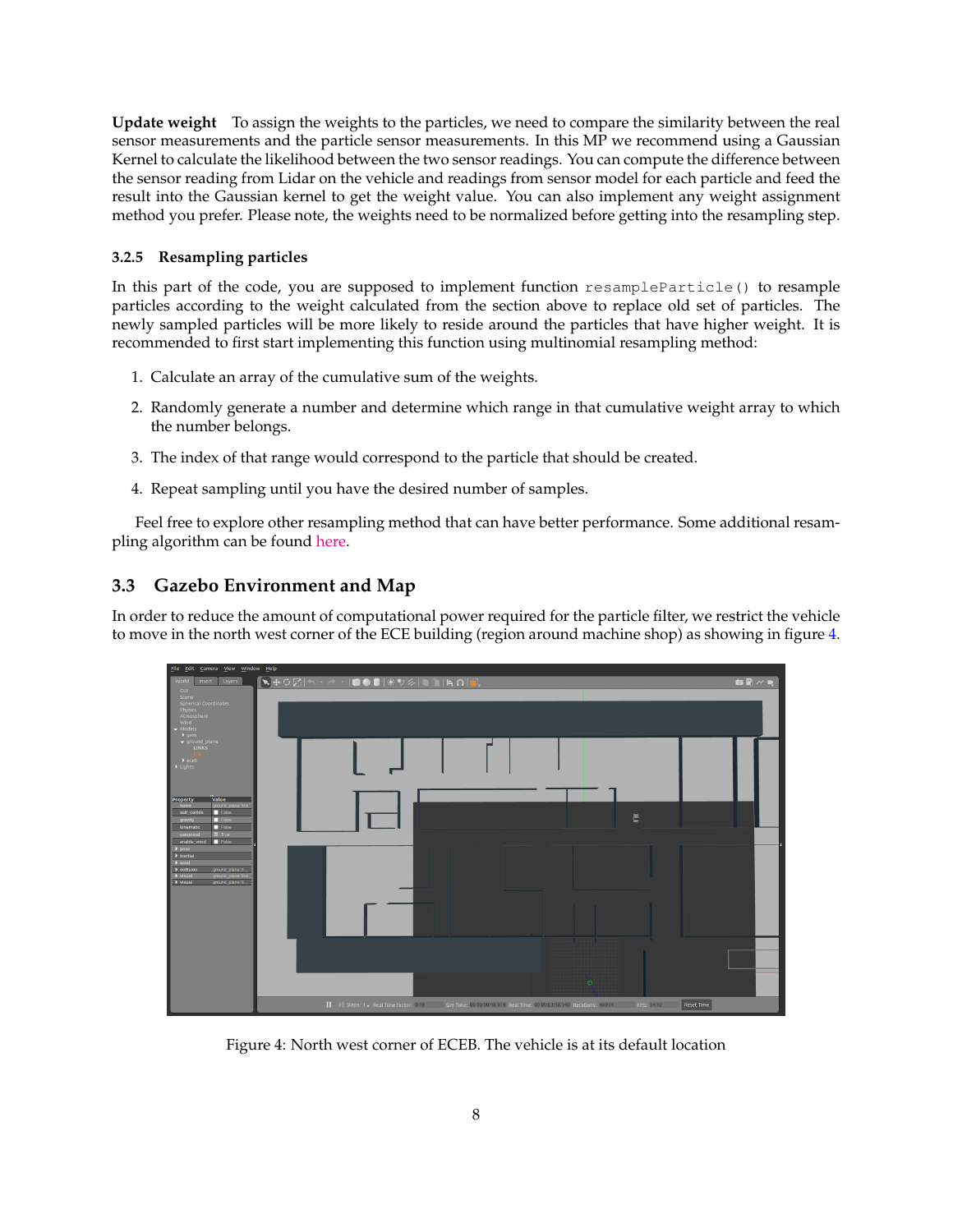More specifically, we choose a rectangle region with width 120, height 75, and bottom left corner of the region is at position  $(x, y) = (-85, 45)$  in Gazebo. Because of that, the map we have only represent that region as shown in fig [5.](#page-8-1) Therefore, all the particles we choose should from that region. A point  $p = (x, y)$ 



<span id="page-8-1"></span>Figure 5: Maze map in bird's eye view.

in the Gazebo simulator can be converted to a point  $\bar{p} = (\bar{x}, \bar{y})$  in python map as shown below:

$$
\bar{x} = x + 85
$$
  
\n
$$
\bar{y} = y - 45
$$
\n(3)

### <span id="page-8-0"></span>**3.4 Running experiment**

For this MP, you should be able to start the Gazebo environment using command

roslaunch mp3 gem\_vehicle.launch

By running this command, you will be able to see the Gazebo window as shown in figure [4](#page-7-0) and the rviz window as shown in figure [6.](#page-9-0) For the rviz window, the window on the right shows the visualization of the raw point cloud data from the Lidar on the simulated vehicle. The window at bottom left shows the image from the camera on the vehicle. The window at up left shows a visualization of the Lidar bird-eye view. The distance between vehicle and wall at each measurement direction and the sensed position of wall is annotated on the bird-eye view. The annotation will not be displayed if no wall is sensed within sensor limit at that measurement direction.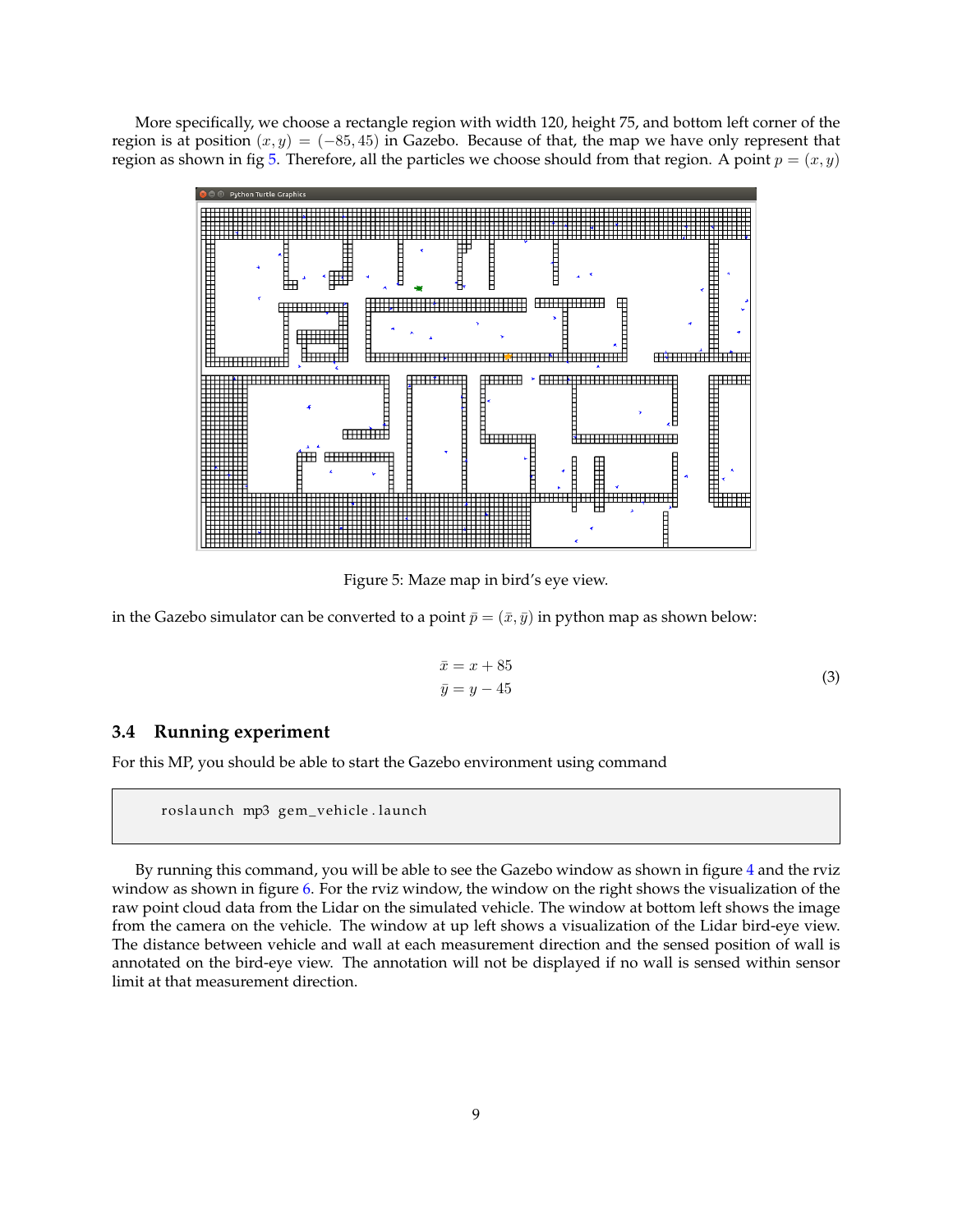

Figure 6: The rviz window. Note that the Lidar processing code shown here have 8 measurement directions.

<span id="page-9-0"></span>With Gazebo started, you should start running the vehicle in the environment using command

python vehicle.py

If the vehicle is at the default location when the Gazebo is launch as shown in figure [4.](#page-7-0) If the vehicle is not at that starting location, you should first run

python set\_pos.py

with **no argument** before running the vehicle or the vehicle may not be able to follow the waypoints. With the car running, you can now run the particle filter by using command

python main . py --num\_particles 1000 --sensor\_limit 15

The particle filter can take arguments

- 1. num\_particles This parameter defines the number of particles used in the particle filter. The default value of this parameter is 1000
- 2. sensor\_limit This parameter defines the distance the sensor can see. If the distance between the vehicle and a wall is beyond the sensor limit, the sensor will not be able to see the wall and therefore will return value equal to sensor limit. The default value of this parameter is 15.